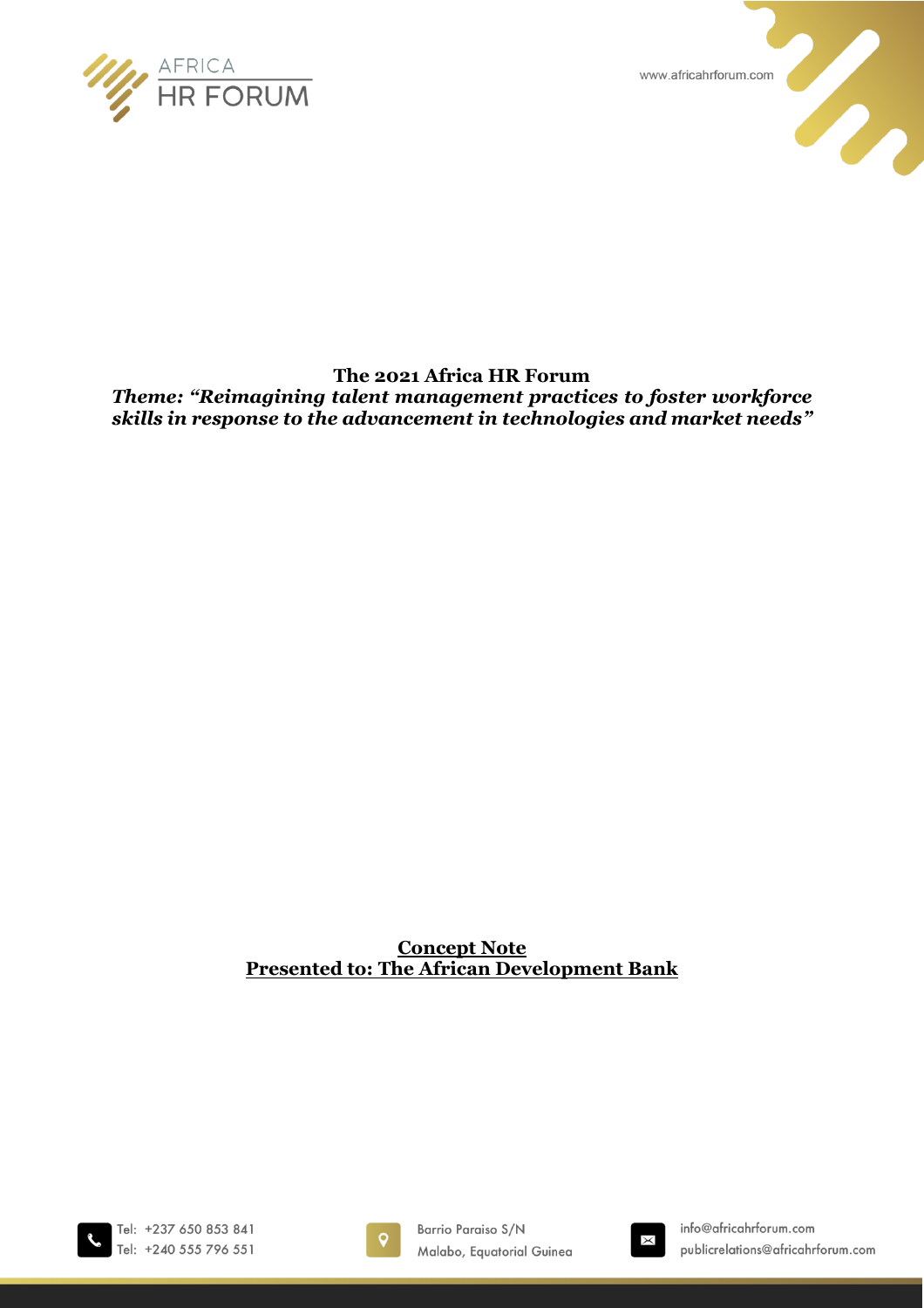



## **1. Context: The Africa HR Forum**

#### **The Africa HR Forum**

The Africa HR Forum is a Pan-African conference that seeks to provide a dynamic and solutions-oriented platform for Human Resource Leaders & Practitioners across Africa to share innovative approaches that elevate industrial standards and discuss challenges associated to the Human Resource Management practice. The Africa HR Forum is an initiative pioneered by ICUBEFARM GE SL and is organized in collaboration with the Africa Human Resource Confederation (AHRC) and the Government of Equatorial Guinea.

The Africa HR Forum is being organized in recognition of the International Labour Organization's Human Resources Development Recommendation 2004, (No. 195) that provides effective skills policies and systems for building skills and talent, and the National Economic and Social Development Plan of the Republic of Equatorial Guinea, Volume II, Chapter IV, which seeks to significantly strengthen human capital in a bid to boost productivity and improve the quality of life of citizens.

The COVID-19 pandemic and the change and uncertainty it brought about has resulted in not only highlighting the significance of practicing effective and resilient talent management practices and aligning them with overall organizational strategies and goals, but it has also exposed the glaring challenges and shortcomings associated with effectively managing talent in the professional world. The 2021 Africa HR Forum seeks to address this contemporary HR domain, particularly in light of the impact of recent on goings, to redefine and bring value to talent management practices across the continent. In order to identify inclusive and comprehensive approaches and strategies, it is essential that stakeholders in the public and private sectors participate in these exchanges.

Furthermore, managing talent and transformation in response to contemporary technological advances and market needs, by bringing to the fore the relevance of human capital development through the application of relevant capacity building tools, including digital ones, and practices. It is therefore imperative, as we embark upon the path to recovery, that this Pan-African HR platform tackles this issue, identifies sustainable measures and subsequently implements and adopts them.

The Africa HR Forum presents a prime platform for decision-makers, including Senior Level Government Officials involved in Labor and Employment, HR practitioners, Inhouse Human Resource Managers, Consultants, CEOs, Recruiters and Talent Acquisition Professionals across the African continent to address the contemporary issues associated with effectively managing talent to foster human capital skills with regards to technological advances and developmental goals.



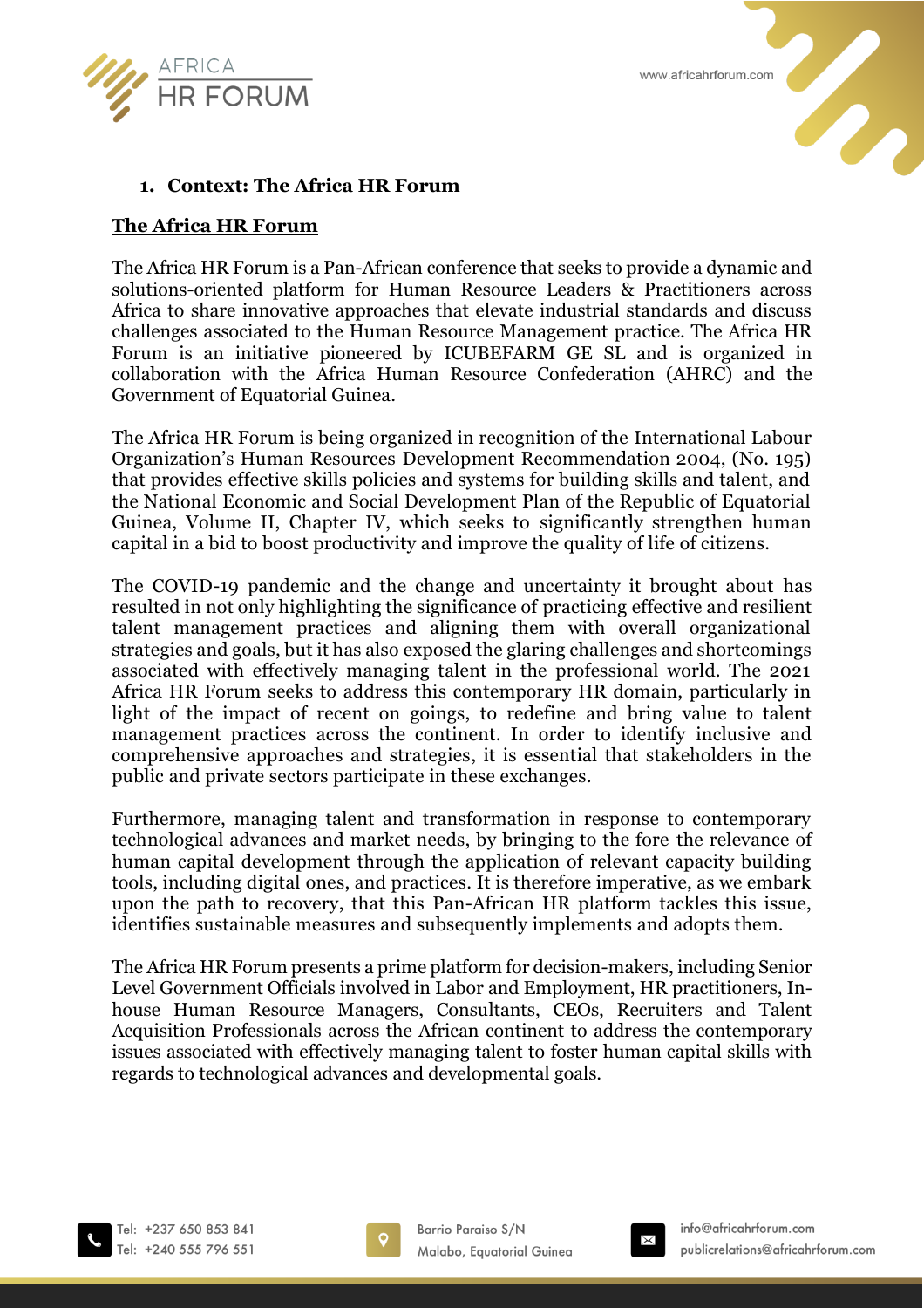



#### **2. Summary of the 2020 Africa HR Forum**

The 2020 Africa HR Forum, organized by the Government of Equatorial Guinea and ICUBEFARM, in collaboration with the African HR Confederation, were held as a series of webinars during May and June 2020 under the theme *"Redefining HR practice amidst technological advances, data acquisition challenges and job market uncertainties".* 

The 2020 Africa HR Forum Webinars were a pro-active solution identification platform that engaged stakeholders, including key decision-makers and government officials, operating in various key sectors that contribute towards the development of the African economy. The objective for the 2020 session was to understand the effects of COVID-19 on the African and EG business environment and its impact on key industries and subsequently outline measures to be implemented for the revitalization of these industries and ultimately the economy. The 2020 Africa HR Forum Webinars attained the following; they informed the general public about the effects of COVID-19 on key sectors and the overall economy, the high-level talks resulted in the identification of policy responses to be implemented to mitigate the effects of the crisis, and they forecasted policy reforms and sustainable solutions to be implemented following the crisis.

The 2020 Africa HR Forum was truly a Pan-African platform with over 27 African countries represented and attended by 577 professionals operating in various sectors of the economy.

The 2021 Africa HR Forum seeks to collaborate with the African Union to further enhance the Africa HR Forum experience for the benefit of HR practice in Africa, by highlighting current challenges and uniting stakeholders at all levels, to address these issues and ultimately chart a path forward.

### 3. **Objective for the 2021 Africa HR Forum**

The 2021 Africa HR Forum will present a Pan-African platform for strategic discussions on contemporary practical issues related to human capital management, providing cutting-edge insight and identifying evidence - based and experiential solutions to problems associated to HR practice, in view of establishing effective talent management practices across the continent, that take into account the current acceleration in digital transformation of business and organizational operations. The AHRF equally seeks to be the fountainhead for cross border deals to involve them in strategic partnerships in the HR industry across Africa.

Specifically, The Africa HR Forum seeks to maximize the benefits of the African Continental Free Trade Area (AfTCA), particularly as concerns new ways of working within Africa. The Africa HR Forum fully endorses and advocates the integration of women, youth and underprivileged persons into jobs and employment opportunities stemming from the AftCTA- especially facilitating seamless employment and capacity building opportunities. It is important to promote this objective through the provision of an all-inclusive, Pan-African platform that unites public and private actors and stakeholders so that they can address these pertinent issues.



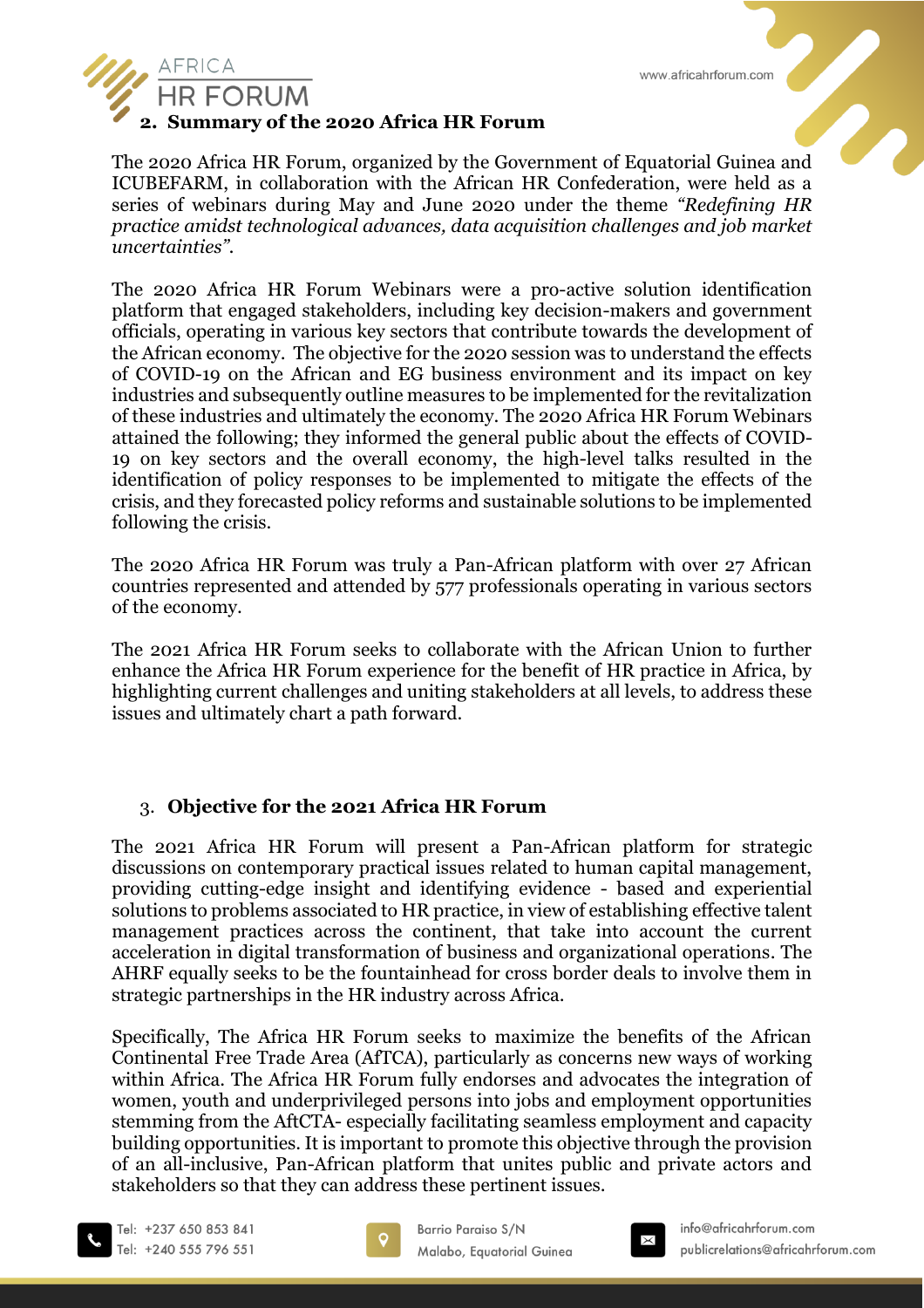



# **4. How the 2021 Africa HR Forum will deliver on its objectives:**

As a Pan-African HR event, the Africa HR Forum will unite all stakeholders and actors in the world of work including decision-makers, practitioners, talent managers, recruitment agencies, organizations, SMEs, tertiary educational Institutions, etc. for results-driven discussions.

- **High level panel discussions** between stakeholders, including high level government officials, HR leaders and practitioners, to share experiences on applicable topics and HR domains which can be adopted by others
- **Industry expert led panel discussions** focused on topical issues, put forward by HR practitioners, leaders and professionals from across the continent
- **Sharing of case studies** by organizations and businesses from which lessons can be drawn
- **Critical thinking sessions** amongst stakeholders with the objective of anticipating for the future and uncertainty
- **Solutions-identifying exchanges** that will address gaps and inequalities across economic policies, capacity building in response to technological advances and market needs in African countries
- **Unlimited networking opportunities** for further enlightening discussions and opportunities to form partnerships and alliances.

### **Expected outcomes of the 2021 Africa HR Forum:**

The intended outcomes for the 2021 Africa HR Forum are as follows:

- $\triangleright$  To render existing HR practices across the continent more effective, compliant and efficient
- $\triangleright$  The identification of policies for enhanced capacity building and employment opportunities and the development/vitalization of the African HR industry
- $\triangleright$  The identification and implementation of planning policies to enable more effective response to change and uncertainty
- $\triangleright$  Identification of strategies that empower HR to be an agent for continuous organizational transformation
- $\triangleright$  Overall participants will gain valuable experience and insights from HR leaders, practitioners, Directors, Talent management professionals, etc. from across the continent



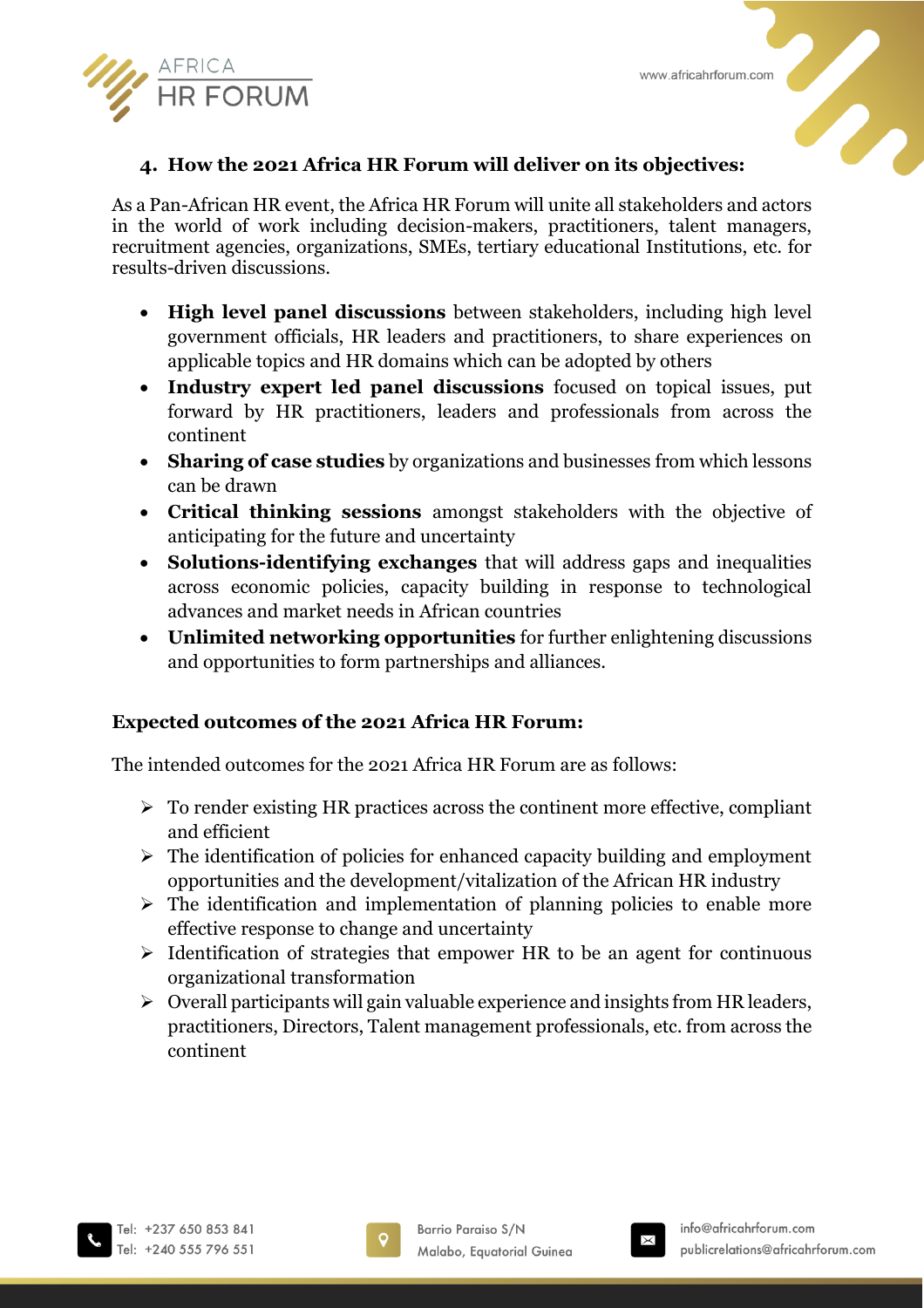



#### **iCUBEFARM GE SL**

iCUBEFARM is a prominent advocate for the facilitation of regional cooperation and integration, through the provision of employment opportunities and top-notch facilities for recruiters on its Pan-African professional network, www.icubefarm.com, for the development and strengthening of youth and workforce capacities. Through the implementation of our mission and goals, we endeavour to facilitate the free movement of skilled labour by showcasing decent and sustainable employment opportunities via our Pan-African employment portal, employment-oriented portal and business directory to multitudes of skilled job seekers who are registered on our network.

iCUBEFARM's core values and mission are centred around the UN Global Initiative for decent jobs for youth and the United Nations Sustainable Development Goal 8 and the objective of the African Development Bank, that seeks to enforce sustainable and inclusive economic growth that can drive progress, create decent jobs for all and improve living standards. Our mission is likewise aligned to that of the African Continental free trade area, AfCFTA, which is embedded into the African Union 2023 Agenda. In this regard, we fully endorse and facilitate, through our interactive employment portal, the promotion of job, internship, placement opportunities, etc. from across the continent, by making these opportunities visible to skilled individuals across the continent, thereby giving a fair opportunity to individuals to pitch their proficiencies and apply for roles that match their skills. We publish numerous employment opportunities from Government bodies, NGOs, International organizations operating in Africa, etc. to a wider Pan-African audience.

In a bid to further encourage and promote the free movement of skilled labour, reduce the unemployment rate, enhance local content compliance and public and private sector partnerships for the growth of African economies, ICUBEFARM creates an interphase, specifically a customized online tool for companies to monitor and evaluate employability trends and local content compliance through the development of a digital interphase which permits the posting of jobs and gathering of information related to the and quality employment of the national workforce.

Additionally, iCUBEFARM organizes and promotes professional development events for job seekers as well as for the African workforce, as evidenced by the 2021 Africa HR Forum and the monthly Africa HR Forum – HR training webinars and Africa HR Forum – HR Insights Series webinars.

As an organization dedicated to providing solutions in the HR industry by bringing to focus topical challenges, iCUBEFARM is the pioneer and organizer of the 2021 Africa HR Forum.